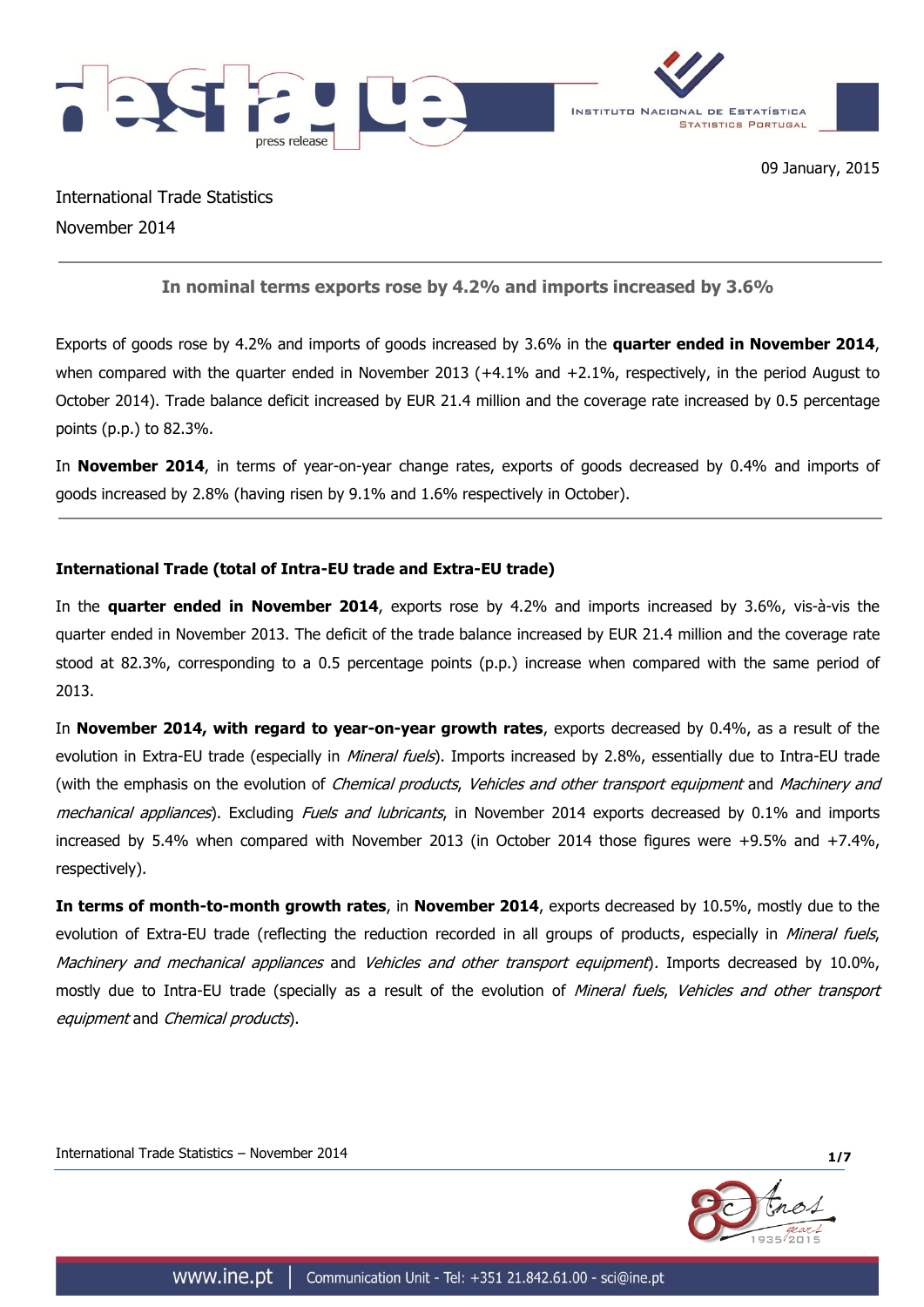

INSTITUTO NACIONAL DE ESTATÍSTICA **STATISTICS PORTUGAL** 

| PRELIMINARY GLOBAL DATA               |             |                                   |               |  |  |  |
|---------------------------------------|-------------|-----------------------------------|---------------|--|--|--|
| <b>GLOBAL DATA</b>                    | € Million   | <b>GROWTH</b><br><b>RATE</b>      |               |  |  |  |
|                                       |             | SEP 13 to NOV 13 SEP 14 to NOV 14 | $\frac{0}{0}$ |  |  |  |
| <b>INTERNATIONAL</b>                  |             |                                   |               |  |  |  |
| Exports (FOB)                         | 12 3 26.7   | 12 842.8                          | 4.2           |  |  |  |
| Imports (CIF)                         | 15 076.1    | 15 613.6                          | 3.6           |  |  |  |
| <b>Trade Balance</b>                  | $-2749.4$   | $-2770.8$                         |               |  |  |  |
| Coverage rate (%)                     | 81.8        | 82.3                              |               |  |  |  |
| <b>INTRA-EU</b>                       |             |                                   |               |  |  |  |
| Exports (FOB)                         | 8 703.4     | 8 973.5                           | 3.1           |  |  |  |
| Imports (CIF)                         | 11 022.8    | 11 869.3                          | 7.7           |  |  |  |
| <b>Trade Balance</b>                  | $-2319.4$   | $-2895.8$                         |               |  |  |  |
| Coverage rate (%)                     | 79.0        | 75.6                              |               |  |  |  |
| <b>EURO ZONE</b>                      |             |                                   |               |  |  |  |
| Exports (FOB)                         | 7 263.8     | 7 490.1                           | 3.1           |  |  |  |
| Imports (CIF)                         | 9 9 7 1.7   | 10 699.3                          | 7.3           |  |  |  |
| <b>Trade Balance</b>                  | $-2707.9$   | $-3209.2$                         |               |  |  |  |
| Coverage rate (%)                     | 72.8        | 70.0                              |               |  |  |  |
| <b>EXTRA-EU</b>                       |             |                                   |               |  |  |  |
| Exports (FOB)                         | 3 623.3     | 3 869.3                           | 6.8           |  |  |  |
| Imports (CIF)                         | 4 0 5 3 . 3 | 3 744.3                           | $-7.6$        |  |  |  |
| <b>Trade Balance</b>                  | $-430.0$    | 125.0                             |               |  |  |  |
| Coverage rate (%)                     | 89.4        | 103.3                             |               |  |  |  |
| <b>EXCLUDING FUELS AND LUBRICANTS</b> |             |                                   |               |  |  |  |
| Exports (FOB)                         | 3 0 5 0.7   | 3 3 3 3 3 8                       | 9.3           |  |  |  |
| Imports (CIF)                         | 1766.0      | 1865.0                            | 5.6           |  |  |  |
| <b>Trade Balance</b>                  | 1 2 8 4 . 7 | 1468.8                            |               |  |  |  |
| Coverage rate (%)                     | 172.7       | 178.8                             |               |  |  |  |

## **Intra-EU trade**

In the **quarter ended in November 2014**, Intra-EU exports increased by 3.1% and Intra-UE imports grew by 7.7%, **vis-à-vis the quarter ended in November 2013**, with a corresponding 75.6% coverage rate and a deficit of EUR 2 895.8 million.

In **November 2014**, Intra-EU exports registered a null variation **vis-à-vis November 2013**, given the fact that the decreases recorded in some groups of products (especially in Mineral fuels, Vehicles and other transport equipment and Other products) counterbalanced the increases of the remaining groups (mostly Machinery and mechanical appliances, Chemical products and Plastic and rubber products). Intra-EU imports grew by 3.4%, with the emphasis on the increases in Chemical products (especially Catalysts and Medicaments), Vehicles and other transport equipment (namely Passenger motor cars) and Machinery and mechanical appliances.

**When compared to the previous month**, Intra-EU exports decreased by 4.8% in **November 2014**, as a result of the widespread reduction in almost all groups of products, mostly in *Machinery and mechanical appliances, Plastic and* rubber products (especially Amino-resins, phenolic resins and polyurethanes, in primary forms and New rubber pneumatic tyres) and Base metals (with the emphasis on Towers and lattice masts, of iron or steel). Intra-EU imports decreased by 9.0%, especially due to *Mineral fuels* (mostly *Electrical energy, Natural gas in gaseous state* and Naphthalene), Vehicles and other transport equipment (namely Parts and accessories for motor vehicles and Passenger motor cars) and Chemical products (mainly Medicaments).

International Trade Statistics – November 2014 **2/7**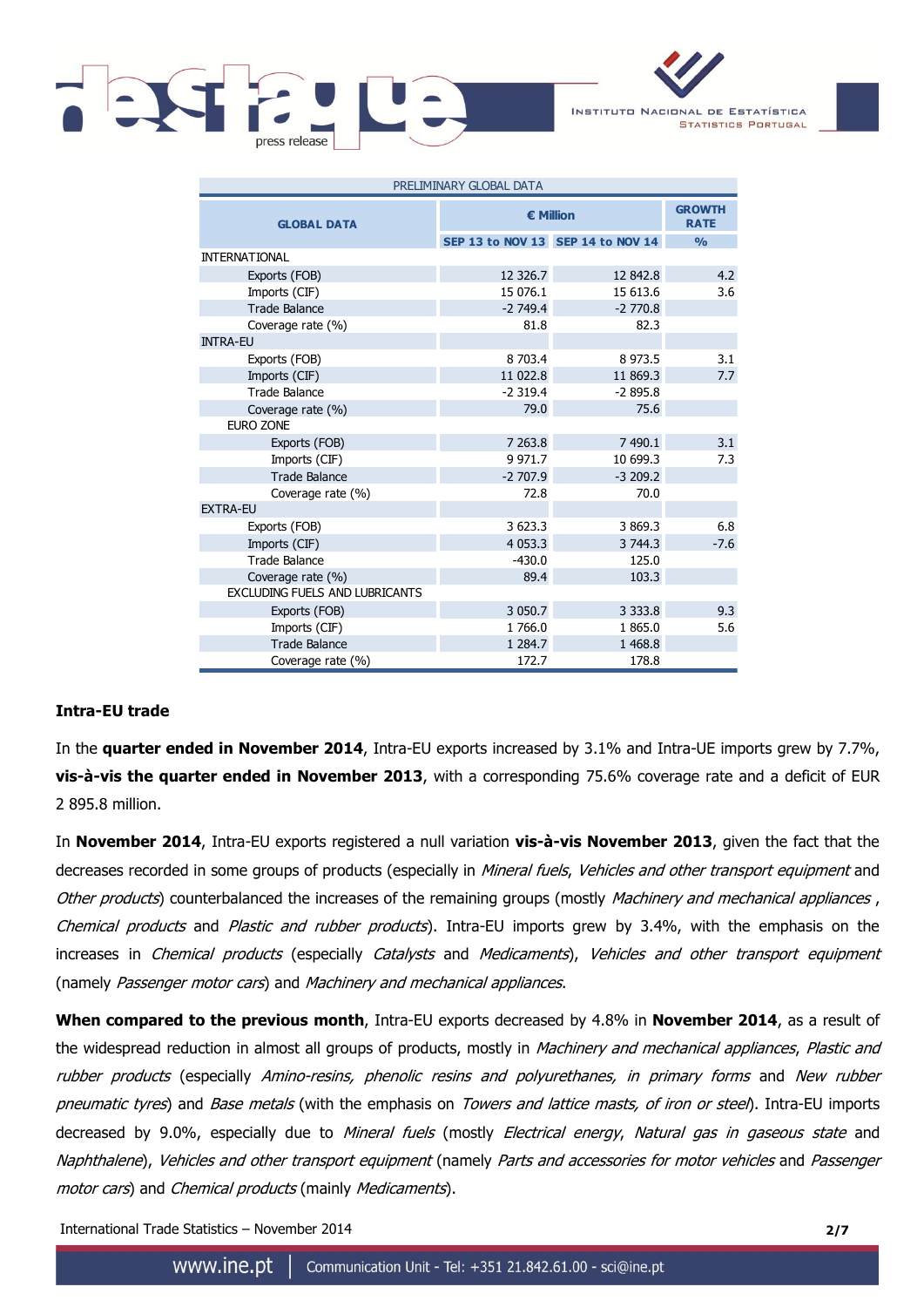



### **Extra-EU trade**

In the **quarter ended in November 2014**, **vis-à-vis the quarter ended in November 2013**, Extra-EU exports increased by 6.8% and Extra-EU imports declined by 7.6%, which corresponded to a surplus of EUR 125.0 million and a coverage rate of 103.3%. Excluding *Fuels and lubricants*, Extra-EU exports grew by 9.3% and Extra-EU imports increased by 5.6%. Extra-EU trade balance, excluding these types of products, accounted for a EUR 1 468.8 million surplus, corresponding to a coverage rate of 178.8%.

In **November 2014**, exports to Third Countries decreased by 1.4% **in comparison with November 2013**, mostly reflecting the decrease in Mineral fuels (mainly Gas oils of petroleum, Motor spirit and Fuels oils). Extra-EU imports increased by 0.8%, essentially due to the evolution of Machinery and mechanical appliances and Vehicles and other transport equipment.

In **November 2014**, Extra-EU exports decreased by 22.3% **vis-à-vis October 2014** reflecting the decrease recorded in all groups of products, more so in Mineral fuels (namely Jet fuel kerosene type and Fuels oils), Machinery and mechanical appliances and Vehicles and other transport equipment (especially Passenger motor cars). Extra-EU imports decreased by 13.2%, mainly due to Mineral fuels (mostly Petroleum oils and oils obtained from bituminous minerals, crude).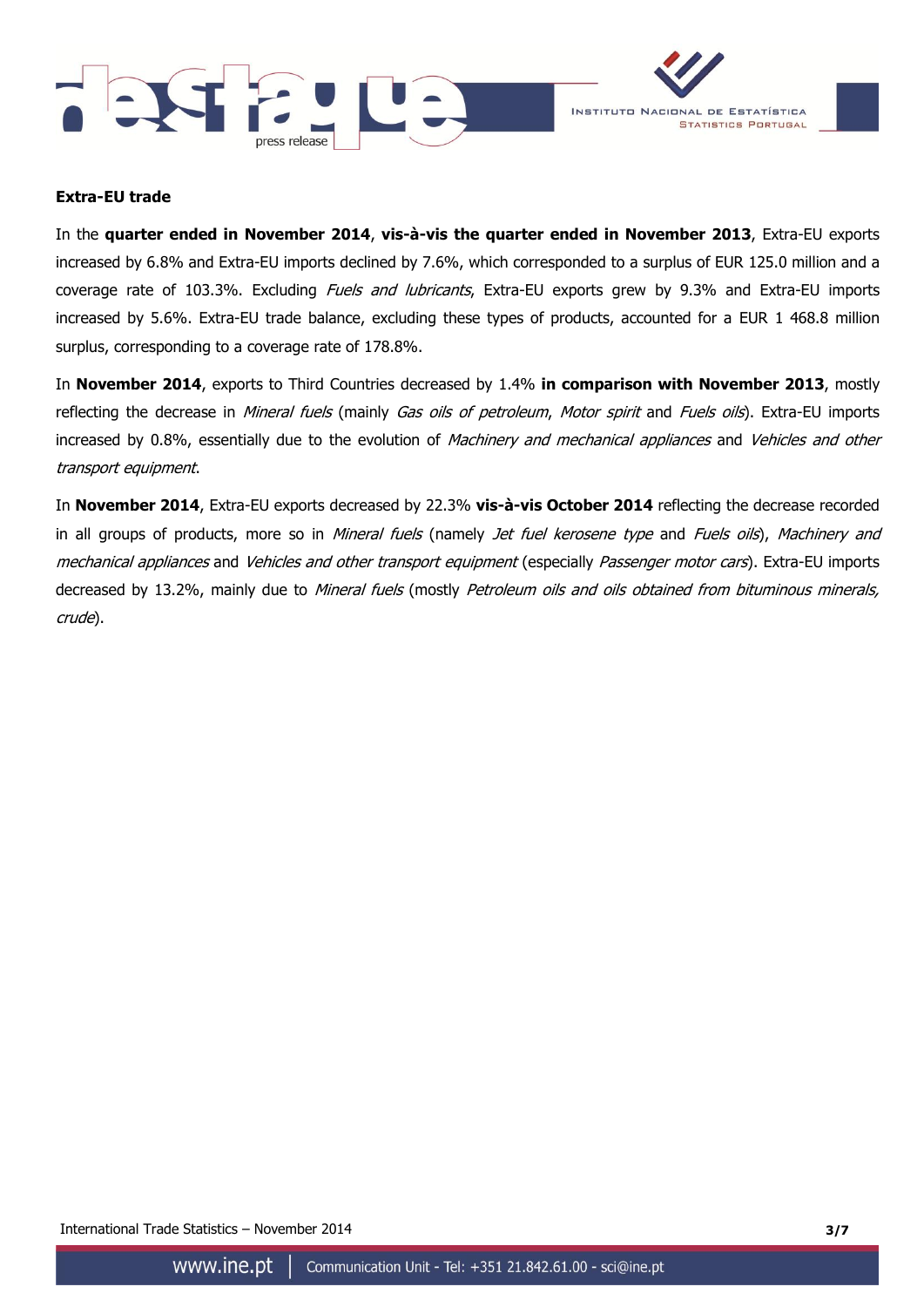

| PRELIMINARY MONTHLY DATA - EXPORTS |         |           |                                         |                           |         |           |                  |                           |         |                    |                  |                           |  |
|------------------------------------|---------|-----------|-----------------------------------------|---------------------------|---------|-----------|------------------|---------------------------|---------|--------------------|------------------|---------------------------|--|
|                                    |         |           | <b>INTERNATIONAL</b><br><b>INTRA-EU</b> |                           |         |           | <b>EXTRA-EU</b>  |                           |         |                    |                  |                           |  |
|                                    |         | € Million |                                         | <b>GROWTH RATE</b>        |         | € Million |                  | <b>GROWTH RATE</b>        |         | $\epsilon$ Million |                  | <b>GROWTH RATE</b>        |  |
| <b>MONTH</b>                       |         |           |                                         | $\frac{0}{0}$             |         |           |                  | $\frac{0}{0}$             |         |                    | $\frac{9}{0}$    |                           |  |
|                                    | 2013    | 2014      | Year-on-<br>year                        | <b>Month-to-</b><br>month | 2013    | 2014      | Year-on-<br>year | <b>Month-to-</b><br>month | 2013    | 2014               | Year-on-<br>year | <b>Month-to-</b><br>month |  |
| <b>TOTAL</b>                       | 47 266  | 44 449    |                                         |                           | 33 235  | 31 579    |                  |                           | 14 032  | 12870              |                  |                           |  |
| <b>JANUARY</b>                     | 3808    | 3 9 2 9   | 3.2                                     | 10.8                      | 2 741   | 2876      | 4.9              | 18.3                      | 1 0 6 7 | 1 0 5 3            | $-1.3$           | $-5.7$                    |  |
| <b>FEBRUARY</b>                    | 3 6 6 0 | 3827      | 4.5                                     | $-2.6$                    | 2 6 5 4 | 2 7 7 0   | 4.4              | $-3.7$                    | 1 0 0 7 | 1 0 5 7            | 5.0              | 0.3                       |  |
| <b>MARCH</b>                       | 3 9 8 2 | 3 9 5 2   | $-0.8$                                  | 3.3                       | 2 7 9 1 | 2846      | 2.0              | 2.7                       | 1 1 9 1 | 1 1 0 5            | $-7.2$           | 4.6                       |  |
| <b>APRIL</b>                       | 4 0 7 8 | 3887      | $-4.7$                                  | $-1.6$                    | 2 8 3 4 | 2 8 0 3   | $-1.1$           | $-1.5$                    | 1 2 4 4 | 1 0 8 4            | $-12.9$          | $-1.9$                    |  |
| <b>MAY</b>                         | 4 2 4 0 | 4 0 9 0   | $-3.6$                                  | 5.2                       | 2 9 6 5 | 2 9 2 0   | $-1.5$           | 4.2                       | 1 2 7 5 | 1 1 7 0            | $-8.2$           | 7.9                       |  |
| <b>JUNE</b>                        | 3 9 2 9 | 4 1 9 6   | 6.8                                     | 2.6                       | 2 8 0 1 | 3 0 0 4   | 7.2              | 2.9                       | 1 1 2 8 | 1 1 9 3            | 5.7              | 1.9                       |  |
| <b>JULY</b>                        | 4 3 7 7 | 4 4 7 6   | 2.3                                     | 6.7                       | 3 100   | 3 1 9 5   | 3.1              | 6.4                       | 1 2 7 7 | 1 2 8 1            | 0.3              | 7.4                       |  |
| <b>AUGUST</b>                      | 3 3 1 7 | 3 2 5 0   | $-2.0$                                  | $-27.4$                   | 2 2 1 4 | 2 1 9 1   | $-1.0$           | $-31.4$                   | 1 1 0 2 | 1 0 5 8            | $-4.0$           | $-17.4$                   |  |
| <b>SEPTEMBER</b>                   | 3 9 3 0 | 4 0 7 7   | 3.7                                     | 25.5                      | 2 7 8 0 | 2896      | 4.2              | 32.1                      | 1 1 5 0 | 1 1 8 1            | 2.7              | 11.6                      |  |
| <b>OCTOBER</b>                     | 4 2 4 0 | 4 6 2 7   | 9.1                                     | 13.5                      | 2 9 5 9 | 3 1 1 4   | 5.2              | 7.5                       | 1 2 8 1 | 1 5 1 3            | 18.1             | 28.1                      |  |
| <b>NOVEMBER</b>                    | 4 1 5 7 | 4 1 3 9   | $-0.4$                                  | $-10.5$                   | 2 9 6 5 | 2 9 64    | 0.0              | $-4.8$                    | 1 1 9 2 | 1 1 7 5            | $-1.4$           | $-22.3$                   |  |
| <b>DECEMBER</b>                    | 3 5 4 7 |           |                                         |                           | 2 4 3 0 |           |                  |                           | 1 1 1 6 |                    |                  |                           |  |



International Trade Statistics – November 2014 **4/7**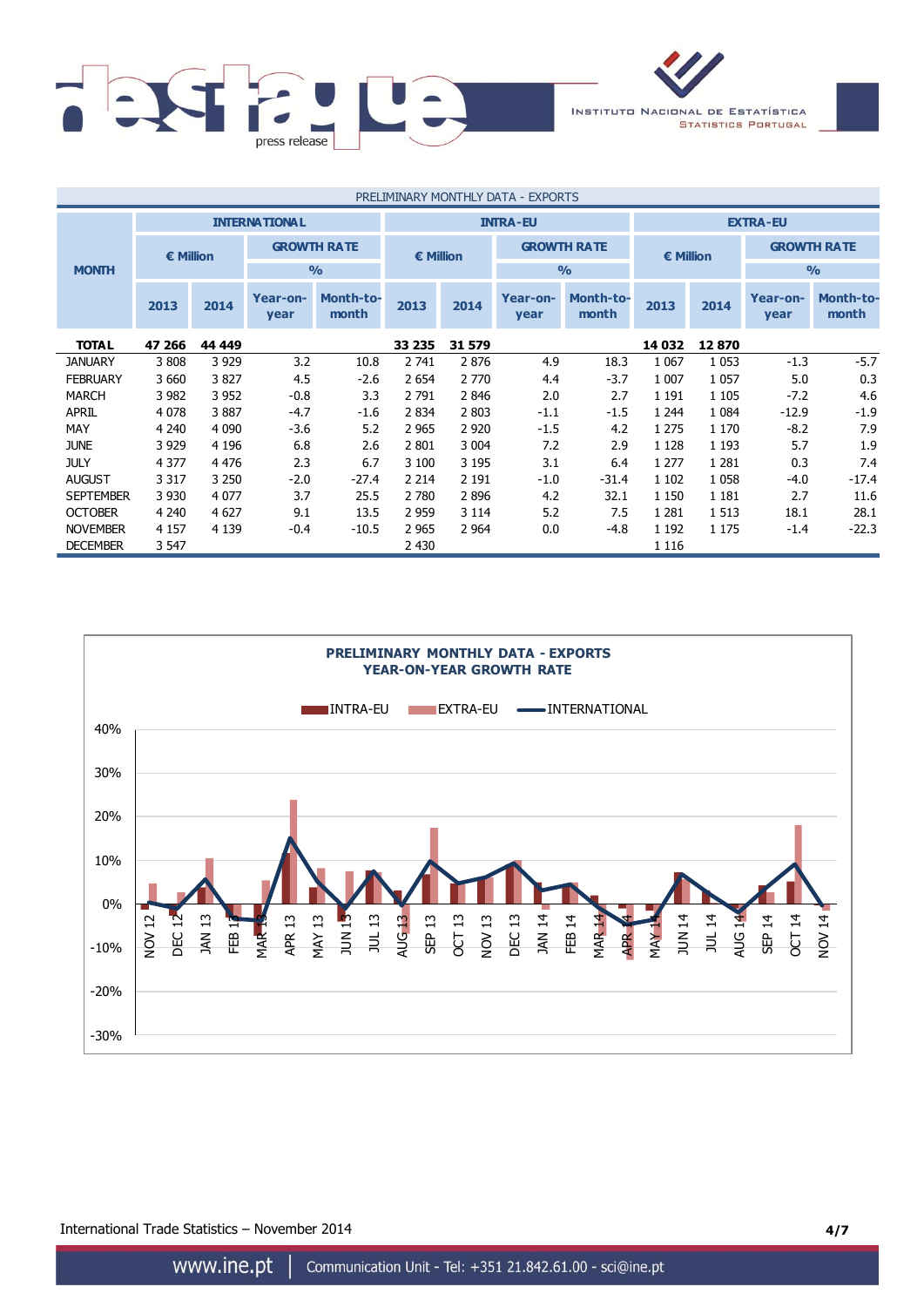

| PRELIMINARY MONTHLY DATA - IMPORTS |           |         |                      |                           |                 |         |                    |                           |                 |         |                    |                           |  |
|------------------------------------|-----------|---------|----------------------|---------------------------|-----------------|---------|--------------------|---------------------------|-----------------|---------|--------------------|---------------------------|--|
|                                    |           |         | <b>INTERNATIONAL</b> |                           | <b>INTRA-EU</b> |         |                    |                           | <b>EXTRA-EU</b> |         |                    |                           |  |
|                                    | € Million |         | <b>GROWTH RATE</b>   |                           | € Million       |         | <b>GROWTH RATE</b> |                           | € Million       |         | <b>GROWTH RATE</b> |                           |  |
| <b>MONTH</b>                       |           |         |                      | $\frac{0}{0}$             |                 |         |                    | $\frac{0}{0}$             |                 |         | $\frac{0}{0}$      |                           |  |
|                                    | 2013      | 2014    | Year-on-<br>year     | <b>Month-to-</b><br>month | 2013            | 2014    | Year-on-<br>year   | <b>Month-to-</b><br>month | 2013            | 2014    | Year-on-<br>year   | <b>Month-to-</b><br>month |  |
| <b>TOTAL</b>                       | 56 906    | 54 066  |                      |                           | 40 959          | 40 349  |                    |                           | 15 947          | 13717   |                    |                           |  |
| <b>JANUARY</b>                     | 4 4 6 4   | 4 9 20  | 10.2                 | 7.5                       | 3 1 4 0         | 3 4 8 2 | 10.9               | $-4.3$                    | 1 3 2 4         | 1 4 3 7 | 8.6                | 53.0                      |  |
| <b>FEBRUARY</b>                    | 4 4 0 5   | 4 6 63  | 5.9                  | $-5.2$                    | 3 0 8 5         | 3 5 4 1 | 14.8               | 1.7                       | 1 3 2 0         | 1 1 2 1 | $-15.1$            | $-22.0$                   |  |
| <b>MARCH</b>                       | 4 607     | 4755    | 3.2                  | 2.0                       | 3 2 4 0         | 3 7 7 4 | 16.5               | 6.6                       | 1 3 6 7         | 981     | $-28.3$            | $-12.5$                   |  |
| <b>APRIL</b>                       | 4 8 3 7   | 4 5 24  | $-6.5$               | $-4.8$                    | 3 3 7 2         | 3 5 5 7 | 5.5                | $-5.8$                    | 1 4 6 4         | 968     | $-33.9$            | $-1.3$                    |  |
| <b>MAY</b>                         | 4 8 8 5   | 5 0 0 4 | 2.4                  | 10.6                      | 3 4 8 0         | 3 6 7 3 | 5.6                | 3.3                       | 1 4 0 5         | 1 3 3 1 | $-5.3$             | 37.5                      |  |
| <b>JUNE</b>                        | 4 600     | 5 0 3 9 | 9.5                  | 0.7                       | 3 3 6 5         | 3 5 8 0 | 6.4                | $-2.5$                    | 1 2 3 5         | 1 4 5 9 | 18.2               | 9.6                       |  |
| <b>JULY</b>                        | 5 2 1 8   | 5412    | 3.7                  | 7.4                       | 3 7 5 0         | 3 9 1 1 | 4.3                | 9.3                       | 1 4 6 8         | 1 501   | 2.2                | 2.9                       |  |
| <b>AUGUST</b>                      | 4 2 3 7   | 4 1 3 6 | $-2.4$               | $-23.6$                   | 2866            | 2 9 6 1 | 3.3                | $-24.3$                   | 1 3 7 1         | 1 1 7 4 | $-14.3$            | $-21.8$                   |  |
| <b>SEPTEMBER</b>                   | 4876      | 5 1 9 1 | 6.4                  | 25.5                      | 3 4 8 3         | 3 9 1 0 | 12.3               | 32.0                      | 1 3 9 4         | 1 2 8 1 | $-8.1$             | 9.1                       |  |
| <b>OCTOBER</b>                     | 5 3 9 9   | 5 4 8 7 | 1.6                  | 5.7                       | 3 8 7 4         | 4 1 6 8 | 7.6                | 6.6                       | 1 5 2 5         | 1 3 1 9 | $-13.5$            | 3.0                       |  |
| <b>NOVEMBER</b>                    | 4 8 0 1   | 4 9 3 6 | 2.8                  | $-10.0$                   | 3 6 6 6         | 3791    | 3.4                | $-9.0$                    | 1 1 3 5         | 1 1 4 5 | 0.8                | $-13.2$                   |  |
| <b>DECEMBER</b>                    | 4 5 7 8   |         |                      |                           | 3 6 3 9         |         |                    |                           | 940             |         |                    |                           |  |



International Trade Statistics – November 2014 **5/7**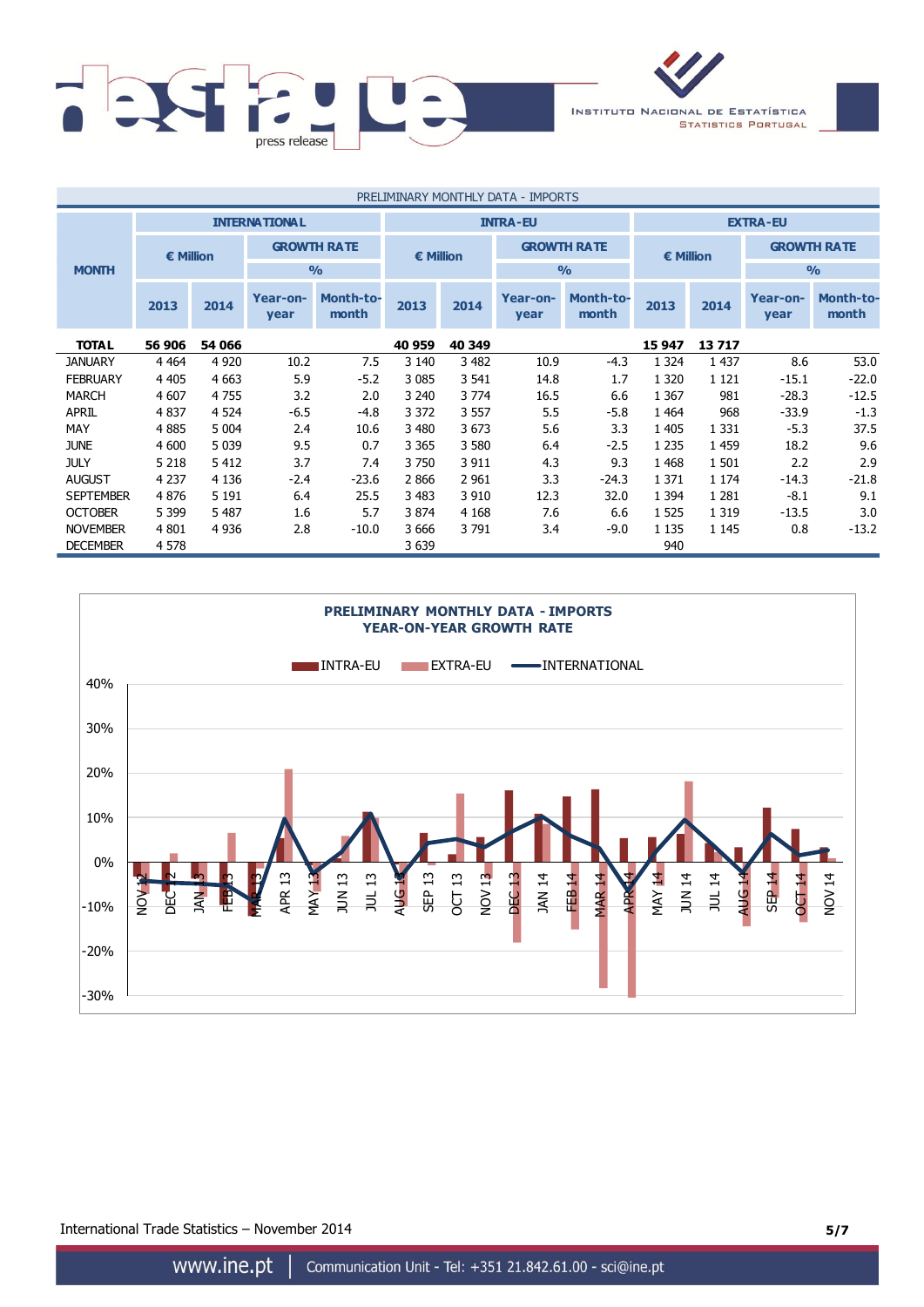



### **Broad Economic Categories**

In the **quarter ended in November 2014, in comparison with the quarter ended in November 2013**, as far as **exports** are concerned, the emphasis went to the increases in Food products and beverages (+8.9%) and Consumer goods (+6.6%), while Fuels and lubricants recorded a reduction of 0.8%.

In the same period, with regard to **imports**, the emphasis went to the increases in Transport equipment, parts and accessories (+21.6%), Capital goods (+8.5%) and Consumer goods (+7.7%). Imports of Fuels and lubricants presented the highest decline (-12.0%).

| PRELIMINARY GLOBAL DATA                               |                            |                            |                              |                |                                      |                              |  |
|-------------------------------------------------------|----------------------------|----------------------------|------------------------------|----------------|--------------------------------------|------------------------------|--|
|                                                       | <b>INTERNATIONAL</b>       |                            |                              |                |                                      |                              |  |
|                                                       |                            | <b>EXPORTS</b>             |                              | <b>IMPORTS</b> |                                      |                              |  |
| <b>BROAD ECONOMIC CATEGORIES</b>                      |                            | € Million                  | <b>GROWTH</b><br><b>RATE</b> |                | € Million                            | <b>GROWTH</b><br><b>RATE</b> |  |
|                                                       | SEP 13 to<br><b>NOV 13</b> | SEP 14 to<br><b>NOV 14</b> | $\frac{9}{6}$                | <b>NOV 13</b>  | SEP 13 to SEP 14 to<br><b>NOV 14</b> | $\frac{0}{0}$                |  |
|                                                       |                            |                            |                              |                |                                      |                              |  |
| <b>FOOD AND BEVERAGES</b><br>PRIMARY                  | 1 4 4 0<br>370             | 1 5 6 8                    | 8.9                          | 2 0 5 4<br>821 | 2 0 0 5<br>807                       | $-2.4$                       |  |
| <b>PROCESSED</b>                                      | 1 0 7 0                    | 445<br>1 1 2 3             | 20.4<br>4.9                  | 1 2 3 3        | 1 1 9 7                              | $-1.6$<br>$-2.9$             |  |
|                                                       |                            |                            |                              |                |                                      |                              |  |
| INDUSTRIAL SUPPLIES NOT ELSEWHERE SPECIFIED           | 4 0 4 0                    | 4 1 6 4                    | 3.1                          | 4 2 0 5        | 4 4 2 6                              | 5.2                          |  |
| PRIMARY                                               | 355                        | 341                        | $-4.0$                       | 411            | 448                                  | 9.1                          |  |
| <b>PROCESSED</b>                                      | 3685                       | 3823                       | 3.8                          | 3 7 9 4        | 3 9 7 8                              | 4.8                          |  |
| <b>FUELS AND LUBRICANTS</b>                           | 1 1 1 3                    | 1 1 0 5                    | $-0.8$                       | 2 8 4 2        | 2 5 0 1                              | $-12.0$                      |  |
| PRIMARY                                               | 0                          | $\mathbf{0}$               | 30.4                         | 2 1 8 1        | 1881                                 | $-13.8$                      |  |
| <b>PROCESSED</b>                                      | 1 1 1 3                    | 1 1 0 4                    | $-0.8$                       | 661            | 620                                  | $-6.2$                       |  |
| CAPITAL GOODS, AND PARTS AND ACCESSORIES THEREOF (1)  | 1613                       | 1673                       | 3.7                          | 2 1 3 1        | 2 3 1 3                              | 8.5                          |  |
| CAPITAL GOODS (EXCEPT TRANSPORT EQUIPMENT)            | 997                        | 1 0 2 5                    | 2.8                          | 1 3 2 0        | 1 4 5 4                              | 10.1                         |  |
| PARTS AND ACCESSORIES                                 | 617                        | 648                        | 5.1                          | 811            | 859                                  | 5.9                          |  |
| TRANSPORT EQUIPMENT AND PARTS AND ACCESSORIES THEREOF | 1805                       | 1868                       | 3.5                          | 1 6 6 1        | 2 0 1 9                              | 21.6                         |  |
| PASSENGER MOTOR CARS                                  | 510                        | 537                        | 5.2                          | 532            | 712                                  | 34.0                         |  |
| <b>OTHER</b>                                          | 230                        | 226                        | $-1.6$                       | 182            | 282                                  | 54.9                         |  |
| PARTS AND ACCESSORIES                                 | 1 0 6 5                    | 1 1 0 6                    | 3.8                          | 947            | 1 0 2 5                              | 8.2                          |  |
|                                                       |                            |                            |                              |                |                                      |                              |  |
| CONSUMER GOODS NOT ELSEWHERE SPECIFIED                | 2 3 0 4                    | 2 4 5 6                    | 6.6                          | 2 1 8 0        | 2 3 4 8                              | 7.7                          |  |
| <b>DURABLE</b>                                        | 329                        | 324                        | $-1.7$                       | 350            | 373                                  | 6.6                          |  |
| <b>SEMI-DURABLE</b><br><b>NON-DURABLE</b>             | 1 2 7 3<br>702             | 1 3 3 3<br>800             | 4.7                          | 850<br>980     | 944<br>1 0 3 1                       | 11.1<br>5.2                  |  |
|                                                       |                            |                            | 14.0                         |                |                                      |                              |  |
| <b>GOODS NOT ELSEWHERE SPECIFIED</b>                  | 11                         | 8                          | $-24.8$                      | $\overline{2}$ | $\overline{2}$                       | $-7.1$                       |  |
| (1) - EXCEPT TRANSPORT EQUIPMENT                      |                            |                            |                              |                |                                      |                              |  |